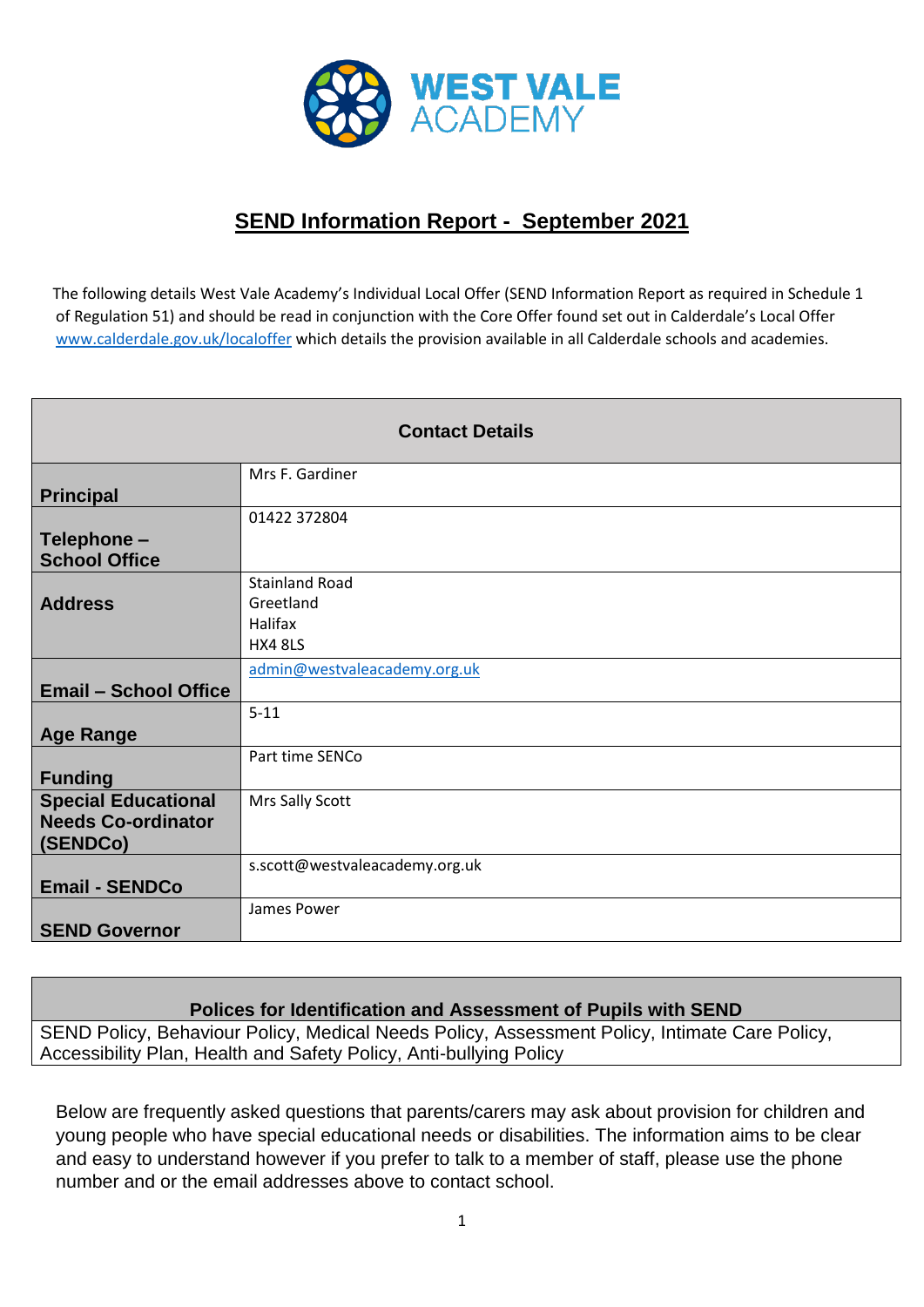| How will West Vale<br>Academy support<br>my child?<br>How do we involve<br>parents, children<br>and young people<br>How do we help a<br>child with physical<br>needs?<br>How do we help a<br>child with speech<br>and language | All children have access to a broad and balanced curriculum which is well differentiated<br>$\bullet$<br>and take into account the different learning styles and interests of our children.<br>A variety of high quality enrichment activities that effectively extend and provide<br>$\bullet$<br>memorable experiences for our children.<br>A governor with specific responsibility to work alongside our SEND Co-ordinator.<br>All classes have a Teacher and dedicated classroom time from a Teaching Assistant.<br>$\bullet$<br>High expectations of all children.<br>$\bullet$<br>Interventions which ensure provision captures all four areas identified in the code of<br>$\bullet$<br>practise. These run for different time periods depending on the need and are evaluated<br>regularly.<br>One page profiles for every child on the SEND register so that all adults in school are<br>aware of how best to support individual children and aid transition to the next year<br>group.<br>SEND is a fortnightly item on the Staff Meeting Agenda.<br>$\bullet$<br>Dedicated SENCo time. (1 day per week)<br>$\bullet$<br>SENCo is available at any time for discussion or questions.<br>٠<br>We regularly work alongside specialists in different fields to support children's needs<br>$\bullet$<br>We have a tracking system is place which allows the Class Teachers, the Assessment<br>٠<br>Manager and SENDCo to track pupil's progress.<br>Provision mapping and interventions are reviewed on a half-termly basis by the SENCo.<br>$\bullet$<br>Parents are invited to meet Class teachers 3 times annually to review IEPs.<br>$\bullet$<br>Children and Parents' views are sought for reviews of IEPs.<br>$\bullet$<br>Comments from parents and pupils are included as part of the IEP review process<br>$\bullet$<br>We have an open door policy for parents to speak to class teachers and the SENCo.<br>$\bullet$<br>Access to a disabled toilet.<br>$\bullet$<br>Hand rails fitted in relevant places to assist movement around the school<br>$\bullet$<br>We work alongside members of the Children's Therapy Service to support children with<br>$\bullet$<br>specific physical needs.<br>Children have access to appropriate resources including a range of writing equipment,<br>$\bullet$<br>pencil grips, reading rulers, scissors etc.<br>Touch typing programmes.<br>Access to specialist equipment to assist with writing and fine motor skills - pencil grips,<br>theraputty etc<br>Appropriate training is provided for staff as required for children's specific needs<br>$\bullet$<br>We work alongside members of the Children's Therapy Service to support children with<br>$\bullet$<br>specific speech and language needs<br>Referrals and re-referrals made to the speech and language team as required<br>٠<br>Staff will accompany children to speech and language clinic sessions when appropriate.<br>$\bullet$ |
|--------------------------------------------------------------------------------------------------------------------------------------------------------------------------------------------------------------------------------|--------------------------------------------------------------------------------------------------------------------------------------------------------------------------------------------------------------------------------------------------------------------------------------------------------------------------------------------------------------------------------------------------------------------------------------------------------------------------------------------------------------------------------------------------------------------------------------------------------------------------------------------------------------------------------------------------------------------------------------------------------------------------------------------------------------------------------------------------------------------------------------------------------------------------------------------------------------------------------------------------------------------------------------------------------------------------------------------------------------------------------------------------------------------------------------------------------------------------------------------------------------------------------------------------------------------------------------------------------------------------------------------------------------------------------------------------------------------------------------------------------------------------------------------------------------------------------------------------------------------------------------------------------------------------------------------------------------------------------------------------------------------------------------------------------------------------------------------------------------------------------------------------------------------------------------------------------------------------------------------------------------------------------------------------------------------------------------------------------------------------------------------------------------------------------------------------------------------------------------------------------------------------------------------------------------------------------------------------------------------------------------------------------------------------------------------------------------------------------------------------------------------------------------------------------------------------------------------------------------------------------------------------------------------------------------------------------------------------------------------------------------------------------------------------------------------------------------------------------------------------------------------------------------------------------------------------------------|
| needs?                                                                                                                                                                                                                         |                                                                                                                                                                                                                                                                                                                                                                                                                                                                                                                                                                                                                                                                                                                                                                                                                                                                                                                                                                                                                                                                                                                                                                                                                                                                                                                                                                                                                                                                                                                                                                                                                                                                                                                                                                                                                                                                                                                                                                                                                                                                                                                                                                                                                                                                                                                                                                                                                                                                                                                                                                                                                                                                                                                                                                                                                                                                                                                                                              |
| How do we help a<br>child who has<br>social and<br>emotional<br>difficulties?                                                                                                                                                  | Children supported throughout the school day including lunch and break times when<br>$\bullet$<br>necessary.<br>Appropriate training is provided for all staff as required<br>Use of visual timetables<br>$\bullet$<br>Use of interventions such as Social Circles.<br>$\bullet$<br>Part-time Family Support worker who works with children 1:1 or in small groups on<br>$\bullet$<br>relationships, feelings and worries.<br>Drop-in breaktime and lunchtime craft sessions with the Family Support worker.<br>٠<br>Staff are trained in restorative justice techniques.<br>$\bullet$<br>Worry boxes in classrooms which are monitored regularly by staff.<br>٠<br>Designated Safeguarding Leads made visible to children through posters round school.<br>$\bullet$                                                                                                                                                                                                                                                                                                                                                                                                                                                                                                                                                                                                                                                                                                                                                                                                                                                                                                                                                                                                                                                                                                                                                                                                                                                                                                                                                                                                                                                                                                                                                                                                                                                                                                                                                                                                                                                                                                                                                                                                                                                                                                                                                                                        |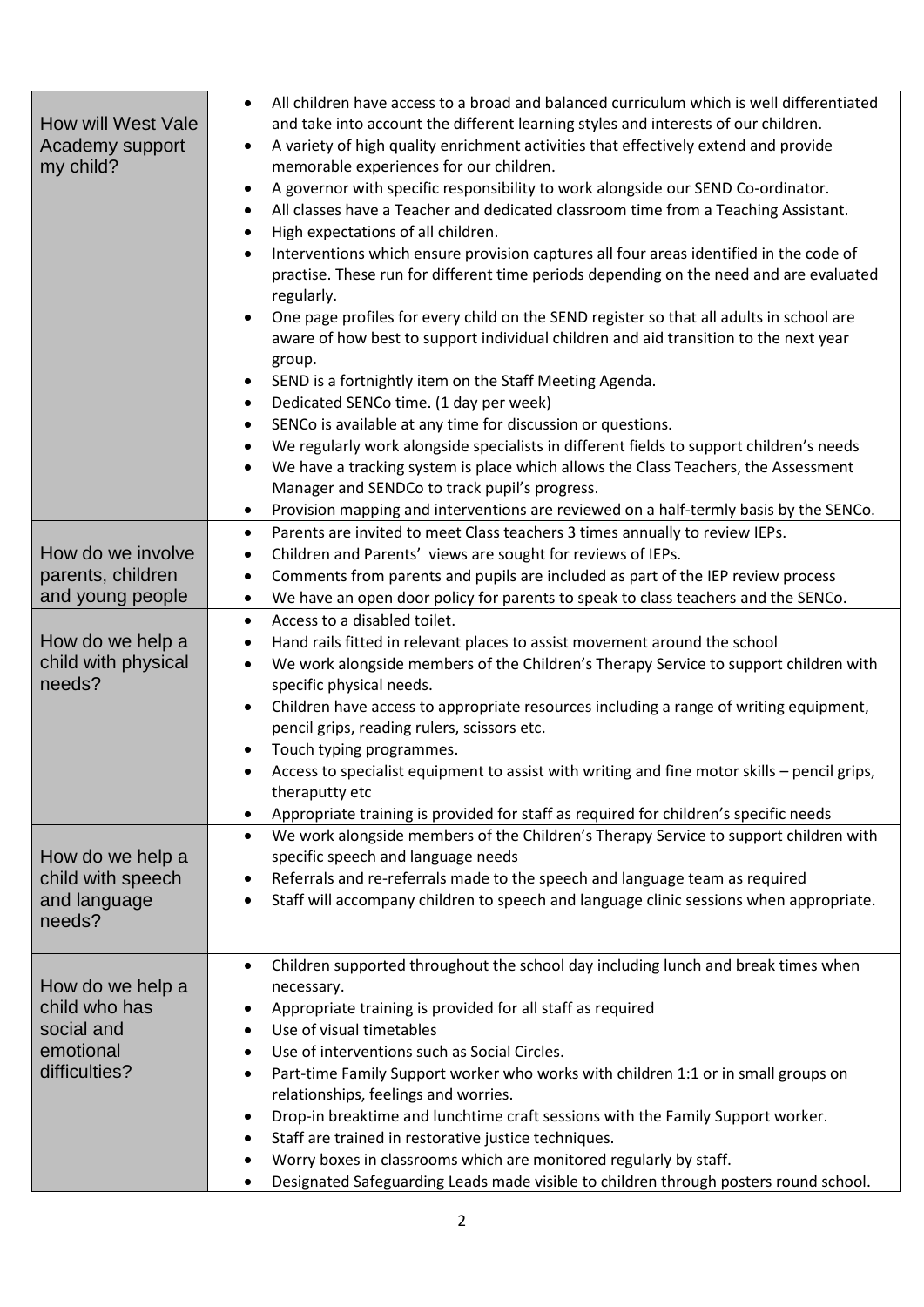|                                   | Posters displaying numbers for Childline around school.<br>$\bullet$                                                                                                                     |
|-----------------------------------|------------------------------------------------------------------------------------------------------------------------------------------------------------------------------------------|
|                                   | Visits to assembly from the NSPCC.                                                                                                                                                       |
|                                   | Assemblies and PSHCE lessons in class on what to do if you think you are being bullied.<br>٠                                                                                             |
| How do we help a                  | Through liaison with Calderdale's Specialist Inclusion team.<br>$\bullet$                                                                                                                |
| child with sensory                | Through the use of specialist technology to ensure access to learning (working with the<br>$\bullet$                                                                                     |
| impairment?                       | Specialist Inclusion Team)                                                                                                                                                               |
|                                   | Through regular whole staff training to ensure all staff are equipped with the correct<br>$\bullet$                                                                                      |
|                                   | knowledge to best support the needs of the child.                                                                                                                                        |
|                                   | Clear contrasting floors, doors and step markers for children with a Visual Impairment.<br>$\bullet$                                                                                     |
|                                   | Variety of after school clubs to promote self-esteem to which children may be specially<br>$\bullet$<br>invited.                                                                         |
| How do we help a<br>child with    | $\bullet$                                                                                                                                                                                |
| behavioural                       | Close liaison between parents, SENDCo and child as required to support the writing of<br>individual behaviour plans.                                                                     |
| difficulties?                     | Individual Positive Behaviour charts created to support the child in making the right                                                                                                    |
|                                   | choices.                                                                                                                                                                                 |
|                                   | Clear behaviour policy applied consistently and sensitively by all staff.<br>٠                                                                                                           |
|                                   | Work alongside specialist advisors such as The William Henry smith School to gain advice                                                                                                 |
|                                   | and support.                                                                                                                                                                             |
|                                   | Work alongside Family Support Team when required.<br>$\bullet$                                                                                                                           |
|                                   | Individualised and group programmes are delivered to support children depending on<br>$\bullet$                                                                                          |
| How do we help a                  | individual needs eg: Toe by Toe, Nessy,   Personalised phonics interventions.                                                                                                            |
| child who needs                   | Screening for Dyslexia can be undertaken by the SENCo to provide a profile prior to<br>$\bullet$                                                                                         |
| support with                      | contacting other professionals.                                                                                                                                                          |
| literacy?                         | Use of support resources as appropriate - some of which are beneficial to all children!<br>$\bullet$                                                                                     |
|                                   | Resource boxes, Alphabet Arcs, coloured reading filters, copying resources to large print,                                                                                               |
|                                   | printing on coloured paper as needed, ensuring IWB notebooks etc. are produced in                                                                                                        |
|                                   | appropriate colours to allow for ease of reading                                                                                                                                         |
|                                   | <b>Quality First Teaching</b><br>٠                                                                                                                                                       |
|                                   | Inclusive Classroom environment with access to a range of resources and prompts<br>٠<br>Phonics and reading interventions are put in place at first identification of need.<br>$\bullet$ |
|                                   | Targeted use of support assistants.<br>$\bullet$                                                                                                                                         |
| How do we help a                  | Small group support provided as part of our provision map to fill gaps in basic number<br>$\bullet$                                                                                      |
| child who needs                   | knowledge. This includes same day intervention and targeted support including                                                                                                            |
| support with                      | Numbersense intervention to build children's understanding of number.                                                                                                                    |
| numeracy?                         | Adopting a hands-on and visual approach to mathematics.<br>٠                                                                                                                             |
|                                   | Range of practical resources are available in all classrooms.<br>$\bullet$                                                                                                               |
|                                   | Well-staffed classrooms ensure quality support is available in the majority of lessons.<br>٠                                                                                             |
|                                   | Individual Health Care Plans are written in conjunction with parents, teaching and<br>$\bullet$                                                                                          |
| How do we                         | support staff and the nursing team where necessary.                                                                                                                                      |
| support a child                   | The majority of staff are first aid trained and this is renewed three yearly and this is<br>$\bullet$                                                                                    |
| who has medical                   | displayed in school.                                                                                                                                                                     |
| needs?                            | Disabled toilet facilities.<br>٠                                                                                                                                                         |
|                                   | We will work in conjunction with outside agencies such as the school nurse or diabetic<br>$\bullet$                                                                                      |
|                                   | nurse to support children.                                                                                                                                                               |
|                                   | Yearly Asthma and Epi-pen training for all staff in school.                                                                                                                              |
|                                   | Liaising with health practitioners including school nurses, GPs and hospital staff (e.g for<br>$\bullet$                                                                                 |
|                                   | diabetes)                                                                                                                                                                                |
| How do we help a<br>child who has | SENDCo is named as responsible for children with EAL<br>$\bullet$                                                                                                                        |
| English as an                     | Parents and children may have additional visits to school to aid transition at any point of<br>٠<br>school entry.                                                                        |
| Additional                        | Regular meetings with SENDCo/Principal and parents to share progress or concerns as<br>$\bullet$                                                                                         |
| Language (EAL)?                   | required.                                                                                                                                                                                |
|                                   |                                                                                                                                                                                          |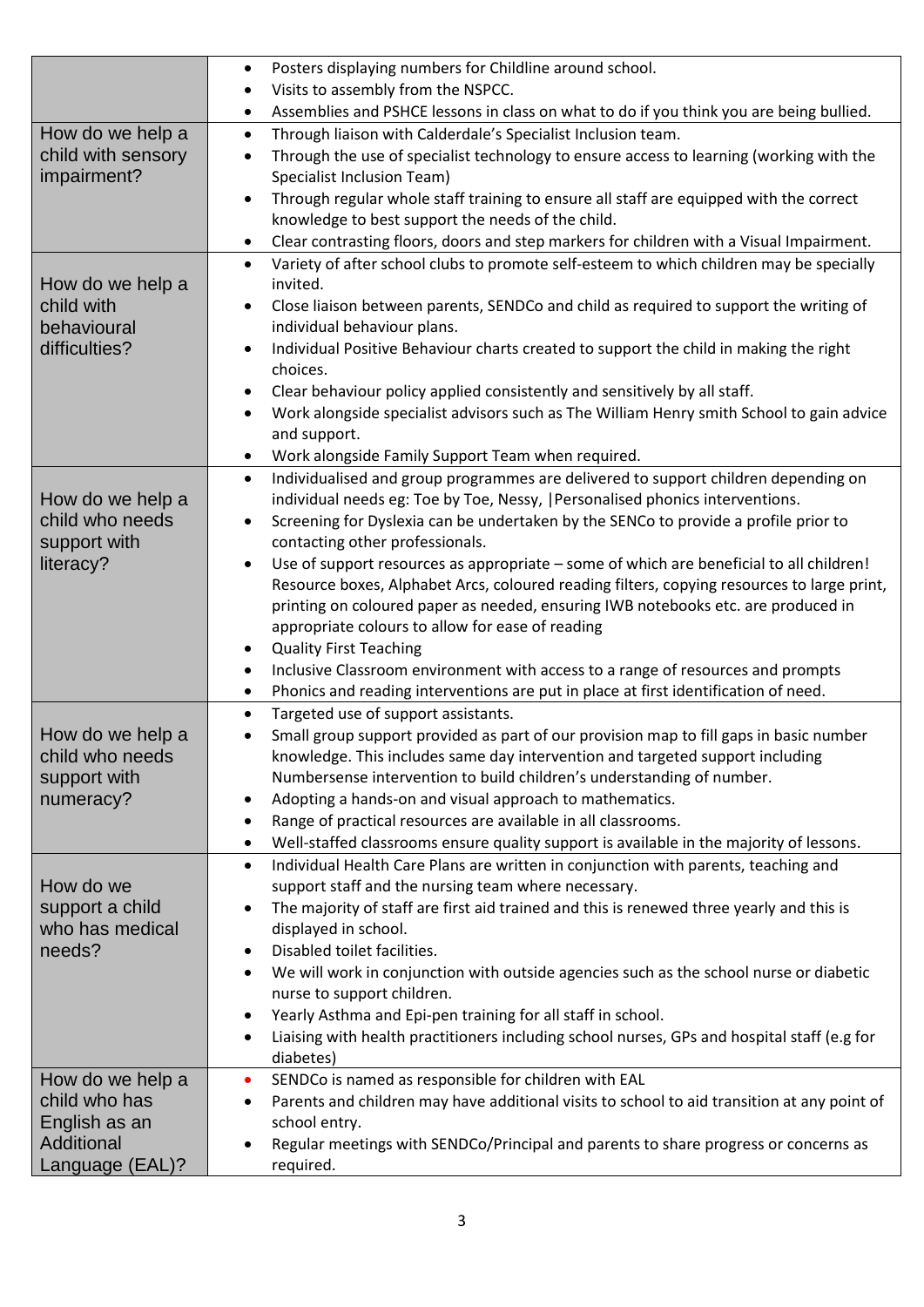| How do we<br>support a child<br>with complex and<br>multiple needs?                                     | Close liaison with a range of agencies to provide a team around the child approach to<br>$\bullet$<br>support.<br>Liaising with the Specialist Inclusion team for Calderdale.<br>$\bullet$                                                                                                                                                                                                                                                                                                                                                                                                                                                                                                                                                                                                                                                                                            |
|---------------------------------------------------------------------------------------------------------|---------------------------------------------------------------------------------------------------------------------------------------------------------------------------------------------------------------------------------------------------------------------------------------------------------------------------------------------------------------------------------------------------------------------------------------------------------------------------------------------------------------------------------------------------------------------------------------------------------------------------------------------------------------------------------------------------------------------------------------------------------------------------------------------------------------------------------------------------------------------------------------|
| How will we meet<br>a child's personal<br>care needs?                                                   | Disabled toilet facilities<br>$\bullet$<br>Liaison with School Nursing Team to provide advice/support to parents/school<br>٠<br>Children are given as much responsibility for their own personal care as possible. This will<br>$\bullet$<br>be drawn up and agreed with the child and recorded on their intimate care plan if<br>required.<br>Detailed Health plans are in place for those children who require further support.<br>$\bullet$                                                                                                                                                                                                                                                                                                                                                                                                                                        |
| How will we<br>include children in<br>activities outside<br>the classroom<br>including school<br>trips? | All children are given the opportunity to take part in all activities and visits.<br>$\bullet$<br>Educational visits are risk assessed and checked to ensure they are appropriate for all<br>$\bullet$<br>children.<br>Extra staff are deployed for visits as necessary.<br>$\bullet$<br>Sports Coach 2 lunchtimes a week.<br>$\bullet$<br>Where required, additional risk assessments will be co-produced with relevant outside<br>agencies.                                                                                                                                                                                                                                                                                                                                                                                                                                         |
| How do we<br>prepare and<br>support a<br>child/young person<br>for transition?                          | Cross year group meetings for transition between year groups. Previous teacher feeds<br>$\bullet$<br>academic and personal information to the next teacher in the summer term.<br>Transition to the next class will be undertaken by all children.<br>٠<br>Transition booklets can be created for children who require them and extra visits can be<br>$\bullet$<br>arranged.<br>IEP targets will be set by the previous teacher to help provide a seamless transition<br>$\bullet$<br>between year groups<br>Excellent relationship with High Schools to ensure a good exchange of information for all<br>$\bullet$<br>children<br>Transition plans for children with Statements of SEND or EHC Plans are put in place so<br>$\bullet$<br>that staff are aware of the needs of individuals.<br>Extra transition visits are provided for children as required depending on need.<br>٠ |
| How will we<br>develop social<br>skills throughout<br>the school day,<br>especially break<br>times?     | Mid-day supervisors and a trained sports coach run lunchtime games with the children.<br>$\bullet$<br>Year 5 and 6 children are trained as play leaders to facilitate positive play in the play<br>$\bullet$<br>ground.<br>Support for EHC plan children is timetabled for break and lunch times as needed at these<br>$\bullet$<br>important times of the day<br>Teachers are encouraged to provide opportunities in lesson time for children to discuss<br>$\bullet$<br>ideas with each other.<br>Provision such as "Social Circles" and Social Use of Language Groups are available to<br>$\bullet$<br>children who require them.<br>Sports Coach runs games for all children at lunchtimes twice a week. 7<br>$\bullet$<br>Parent Support Worker to work with children on a one to one or small group basis to<br>$\bullet$<br>enhance and promote social interaction.            |
| How do we<br>allocate<br>resources?                                                                     | 1:1 support given as specified in a child's statement of SEND/EHC plan<br>٠<br>Time is allocated for small group support, focussed group work, 1:1 reading, writing or<br>$\bullet$<br>maths work or work on individual IEP targets as deemed valuable by the class teacher in<br>consultation with the SENCo as appropriate<br>All children have different needs. Support staff work with small groups to deliver small<br>$\bullet$<br>group and one to one interventions to benefit the children, taking into account the need<br>to balance the curriculum for all children.                                                                                                                                                                                                                                                                                                      |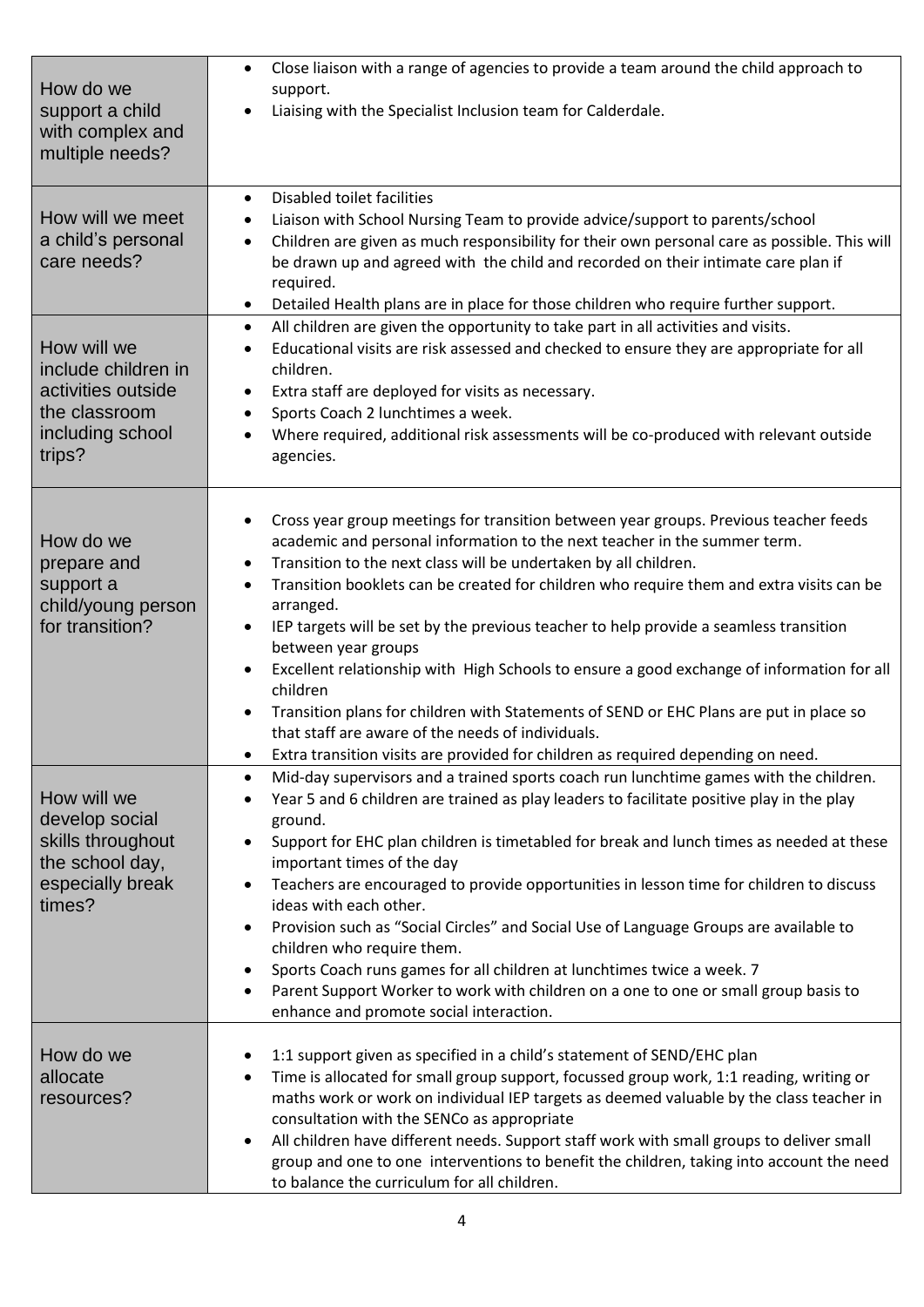|                                                                                                            | Support assistants and teachers work in consultation with the SENCo to ensure the needs<br>$\bullet$<br>of all children are being met - especially where a pupil premium child is also on the SEND<br>register<br>Progress is reviewed at least once a term to ensure that any intervention is appropriate<br>and that provision is matched to needs                                                                                                                                                                                                                                                                                                                                                                         |
|------------------------------------------------------------------------------------------------------------|------------------------------------------------------------------------------------------------------------------------------------------------------------------------------------------------------------------------------------------------------------------------------------------------------------------------------------------------------------------------------------------------------------------------------------------------------------------------------------------------------------------------------------------------------------------------------------------------------------------------------------------------------------------------------------------------------------------------------|
| How do we ensure<br>all staff are well<br>trained?                                                         | Support assistant appraisal provides support assistants with the opportunity to discuss<br>$\bullet$<br>future training opportunities and interests<br>Timetable of sessions to introduce staff to a range of materials used through school and<br>to how they could be used.<br>Commitment to CPD from the Principal and Governors<br>$\bullet$<br>Personalised Performance Management Targets for all staff including TA's<br>External agencies provide training as required - eg Educational Psychology Service<br>(Precision Teaching), Speech and Language Therapists, School Nursing Team, Specialist<br>nurses eg: diabetic nurse, asthma nurse<br>SENCo attends relevant training courses and disseminates to staff. |
| How do we raise<br>awareness of<br>special educational<br>needs for parents<br>and the wider<br>community? | Collective Worship reflects different needs within our community<br>$\bullet$<br>Fundraising for special causes organised by school or PFA.<br>$\bullet$<br>Achievements of all children are celebrated in newsletters and in weekly Praise<br>$\bullet$<br>Assembly.<br>SEND governor holds regular update meetings with SENDCo<br>$\bullet$<br>Parents are invited to information sessions and drop-ins<br>$\bullet$<br>Parents are invited to termly parent's evenings to discuss their child's progress<br>Sharing of the Calderdale Local Offer and other external services which parents may wish<br>$\bullet$<br>to access.                                                                                           |
| Which specialist<br>services do we<br>access beyond the<br>school?                                         | We are currently working in regular contact with the following services:-<br><b>Educational Psychologists</b><br>$\bullet$<br>Speech and Language Therapy<br><b>Occupational Therapy</b><br>Physiotherapy<br><b>CAMHS</b><br><b>Educational Welfare Officer</b><br><b>School Nursing Service</b><br><b>Family Support</b><br><b>Social Services</b><br><b>Better Living Team</b><br>Noah's Ark<br><b>Specialist Inclusion Service</b>                                                                                                                                                                                                                                                                                        |
| How do we<br>evaluate and<br>review the support<br>provided?                                               | Performance management for SENDCo<br>٠<br>Termly reviews of interventions provided<br>Termly tracking of pupil progress. Assessment Manager to work with SENDCo<br>Provision mapping and progress is measured in interventions<br>Close liaison between class teachers and support assistants                                                                                                                                                                                                                                                                                                                                                                                                                                |
| How do we deal<br>with complaints<br>regarding our<br>provision for<br>children and young                  | We have an open door policy and we welcome parents to talk to class teachers about<br>$\bullet$<br>any concerns at any time<br>Parents can speak to the SENCo and/or Principal at any time<br>The complaints procedure is on the school website.                                                                                                                                                                                                                                                                                                                                                                                                                                                                             |